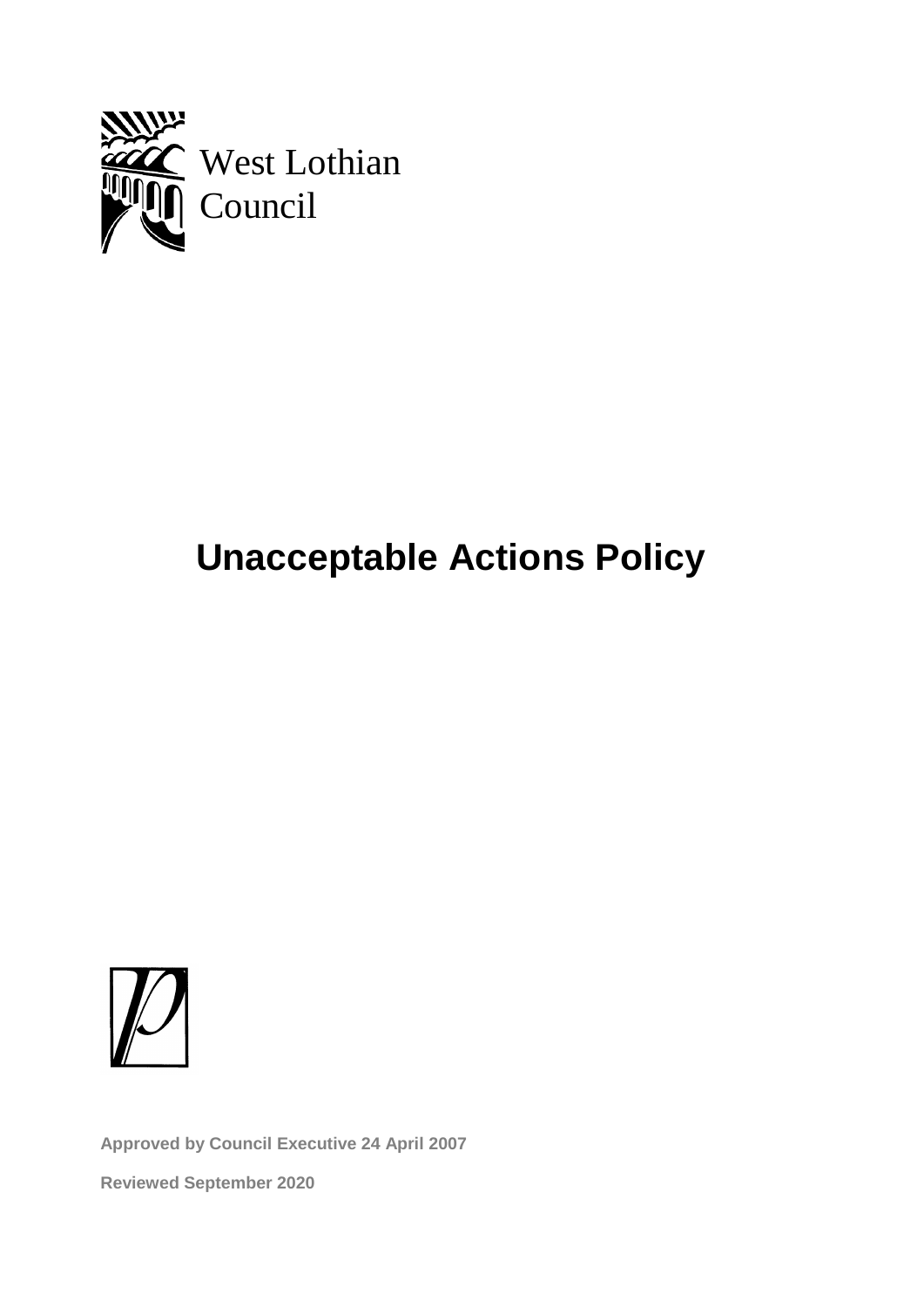

# **UNACCEPTABLE ACTIONS POLICY**

# **CONTENTS**

| 4. |                                                            |  |
|----|------------------------------------------------------------|--|
| 5. |                                                            |  |
|    |                                                            |  |
|    | 7. RECORDING AND REVIEWING A DECISION TO RESTRICT CONTACT6 |  |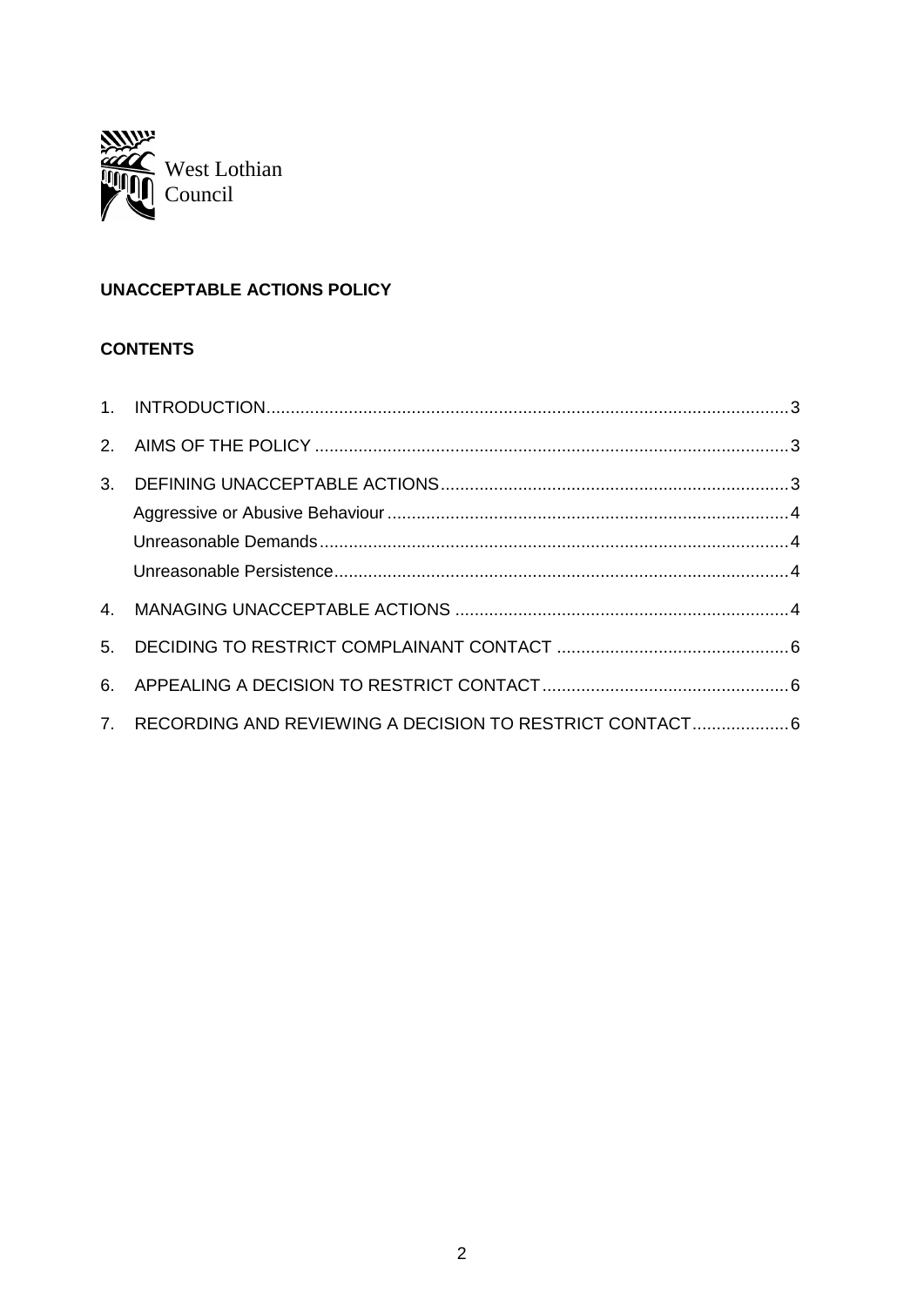

# **UNACCEPTABLE ACTIONS POLICY**

#### **1. INTRODUCTION**

- 1.1 In common with other public and private sector service providers, council employees are occasionally required to deal with members of the public whose actions or behaviour could be considered unacceptable.
- 1.2 The council has a duty of care towards employees and must also ensure that an excessive amount of time is not taken up in dealing with complainants, whose behaviour is unacceptable, to the disadvantage of other complainants or functions.
- 1.3 This Policy is designed to ensure consistency across services in dealing with unacceptable actions, and mirrors the approved approach advocated by the Scottish Public Services Ombudsman (SPSO) on such matters.

#### **2. AIMS OF THE POLICY**

- 2.1 To deal fairly, honestly, consistently and appropriately with all complainants, including those whose actions are considered unacceptable. While all complainants have the right to be heard, understood and respected, councillors and council employees also have the same rights.
- 2.2 To provide a service that is accessible to all complainants. However, where a complainant's actions are considered to be unacceptable, the council, while mindful of its statutory obligations, retains the right to restrict or change access to services.
- 2.3 To ensure that other complainants do not suffer any disadvantage from complainants who act in unacceptable manner.

# **3. DEFINING UNACCEPTABLE ACTIONS**

Behaviour is not viewed as unacceptable just because a complainant is forceful or determined. However, the actions of complainants who are angry or excessively demanding may result in unreasonable demands on services or unacceptable behaviour towards councillors or employees. It is these actions that are considered unacceptable and the aim is to manage this through this policy. These actions can be grouped under three broad headings: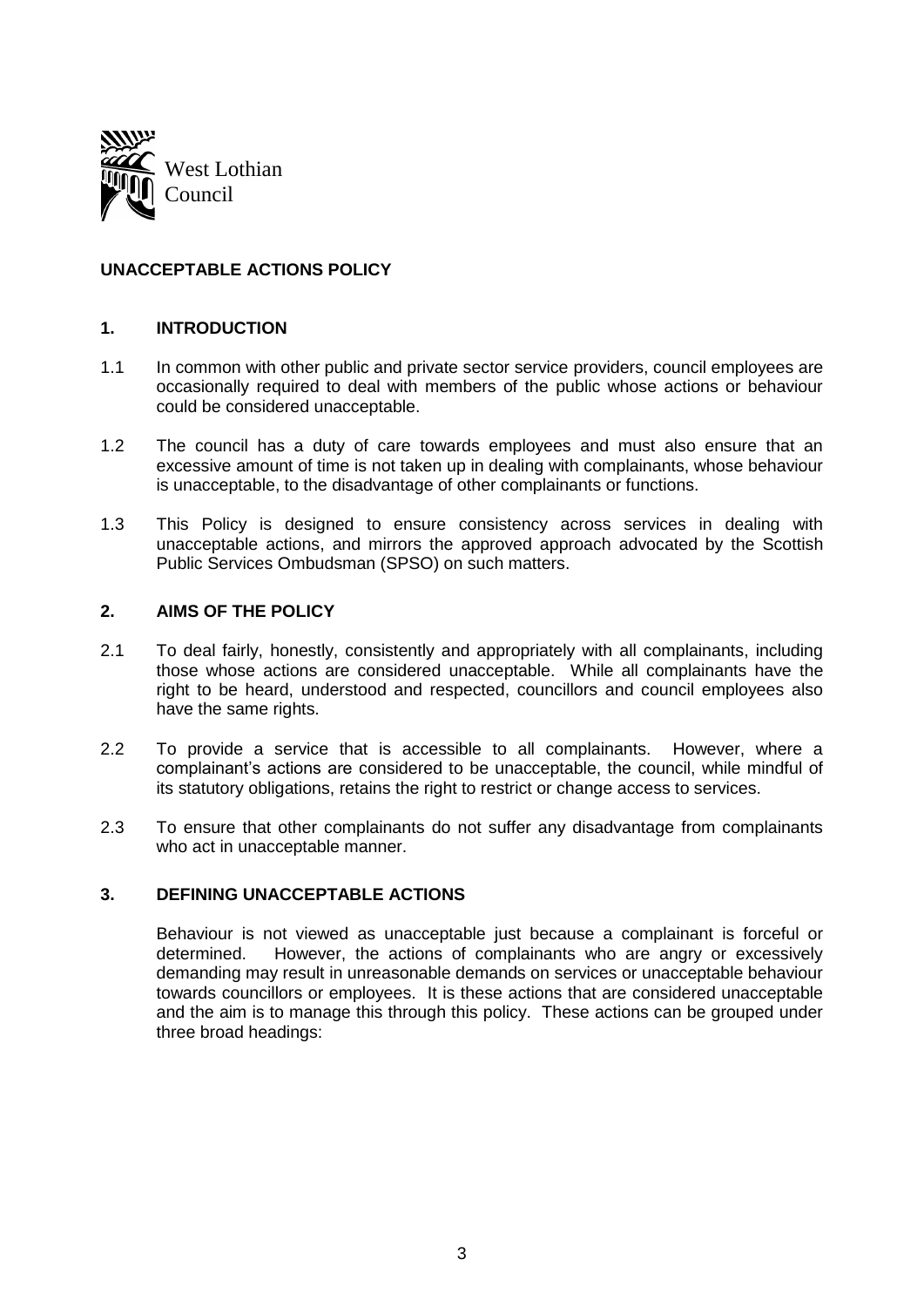#### **Aggressive or Abusive Behaviour**

- 3.1 Violence is not restricted to acts of aggression that may result in physical harm. It also includes behaviour or language (whether oral or written) that may cause councillors or council employees to feel afraid, threatened or abused.
- 3.2 Examples of behaviour grouped under this heading include threats, physical violence, personal verbal abuse, derogatory remarks and rudeness. Inflammatory statements and unsubstantiated allegations can also be considered as abusive behaviour.
- 3.3 Councillors and employees should be treated courteously and with respect. Violence or abuse towards them is unacceptable. The anger felt by complainants involves the subject matter of the complaint. However, it is not acceptable when anger escalates into aggression directed towards councillors and employees.

#### **Unreasonable Demands**

- 3.4 Complainants may make what is considered to be unreasonable demands through the amount of information they seek, the nature and scale of service they expect, or the number of approaches they make. What amounts to unreasonable demands will always depend on the circumstances surrounding the behaviour and the seriousness of the issues raised by the complainant.
- 3.5 Examples of actions grouped under this heading include demanding responses within an unreasonable timescale, insisting on seeing or speaking to a particular individual, continual phone calls or letters, repeatedly changing the substance of the complaint or raising unrelated concerns.
- 3.6 These demands are considered unacceptable and unreasonable if they start to impact substantially on the work of a service area, such as taking up an excessive amount of time to the disadvantage of other complainants or functions.

# **Unreasonable Persistence**

- 3.7 It is recognised that some complainants will not or cannot accept that the council is unable to assist them further or provide a level of service other than that provided already. Complainants may persist in disagreeing with the action or decision taken in relation to their complaint or contact the council persistently about the same issue.
- 3.8 Examples of actions grouped under this heading include persistent refusal to accept a decision made in relation to a complaint and continuing to pursue a complaint without presenting any new information. The way in which these complainants make approaches may be entirely reasonable, but it is their persistence in continuing to do so that is not.
- 3.9 The actions of persistent complainants are considered to be unacceptable when they take up what is considered to be a disproportionate amount of time and resources.

# **4. MANAGING UNACCEPTABLE ACTIONS**

4.1 There are relatively few complainants whose actions could be considered unacceptable. How these actions are managed depends on their nature and extent. Where a complainant's actions adversely affect the ability to work and provide a service to others, it may be necessary to restrict complainant contact with the council. Wherever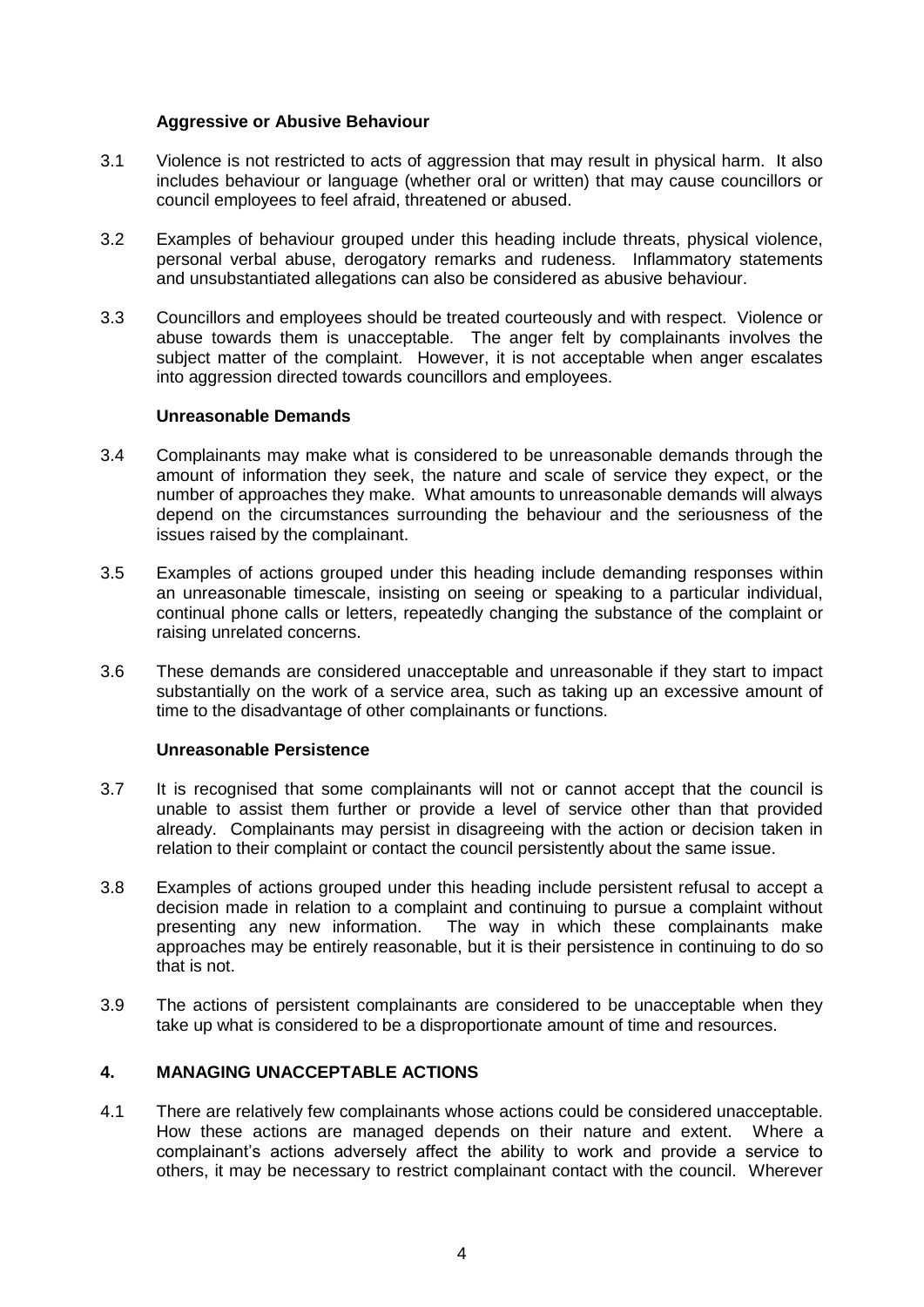possible, this should be undertaken in a way that allows a complaint to progress to completion through our complaint process. Contact in person could be restricted to contact by telephone, fax, letter or electronically or by any combination of these. At least one form of contact will be maintained. In extreme situations, a complainant will be told in writing that their name is on a `no personal contact' list. This means that contact with the council will be restricted to either written communication or through a third party.

- 4.2 The threat or use of physical violence, verbal abuse or harassment towards councillors or employees will likely result in the ending of all direct contact with the complainant. Incidents may be reported to the police. This will always be the case if physical violence is used or threatened.
- 4.3 Correspondence (letter, fax or electronic) that is abusive to councillors or employees or contains allegations that lack substantive evidence will not be progressed. Complainants will be:
	- told that their language is considered offensive, unnecessary and unhelpful;
	- asked to stop using such language; and
	- informed that there will be no response to their correspondence if they persist in this.

They may also be informed that future contact may require to be channelled through a third party.

- 4.4 In line with current policy, councillors and employees will end telephone calls if the caller is considered aggressive, abusive or offensive. The person taking the call has the right to make this decision, tell the caller that the behaviour is unacceptable and end the call if the behaviour does not stop.
- 4.5 Where a complainant repeatedly phones, visits the office, sends irrelevant documents or raises the same issues, the following actions may be taken:
	- only take telephone calls from the complainant at set times on set days or put an arrangement in place for only one employee to deal with calls or correspondence from the complainant in the future;
	- require the complainant to make an appointment to see a named employee before visiting the office;
	- require the complainant to contact the office in writing only;
	- return the documents to the complainant or, in extreme cases, advise the complainant that further irrelevant documents will be destroyed;
	- take other action considered appropriate. However, the complainant will always be told what action was being taken and why.
- 4.6 Where a complainant continues to correspond on a wide range of issues, and this is considered excessive, then the complainant may be told that only a certain number of issues will be considered in a given period and asked to limit or focus their requests accordingly.
- 4.7 Complainant action may be considered unreasonably persistent if the complaints procedure has been exhausted and the complainant continues to dispute the decision relating to their complaint. The complainant may be told that no future phone calls will be accepted or interviews granted concerning this complaint. Any future contact by the complainant on this issue will require to be in writing. Future correspondence will be